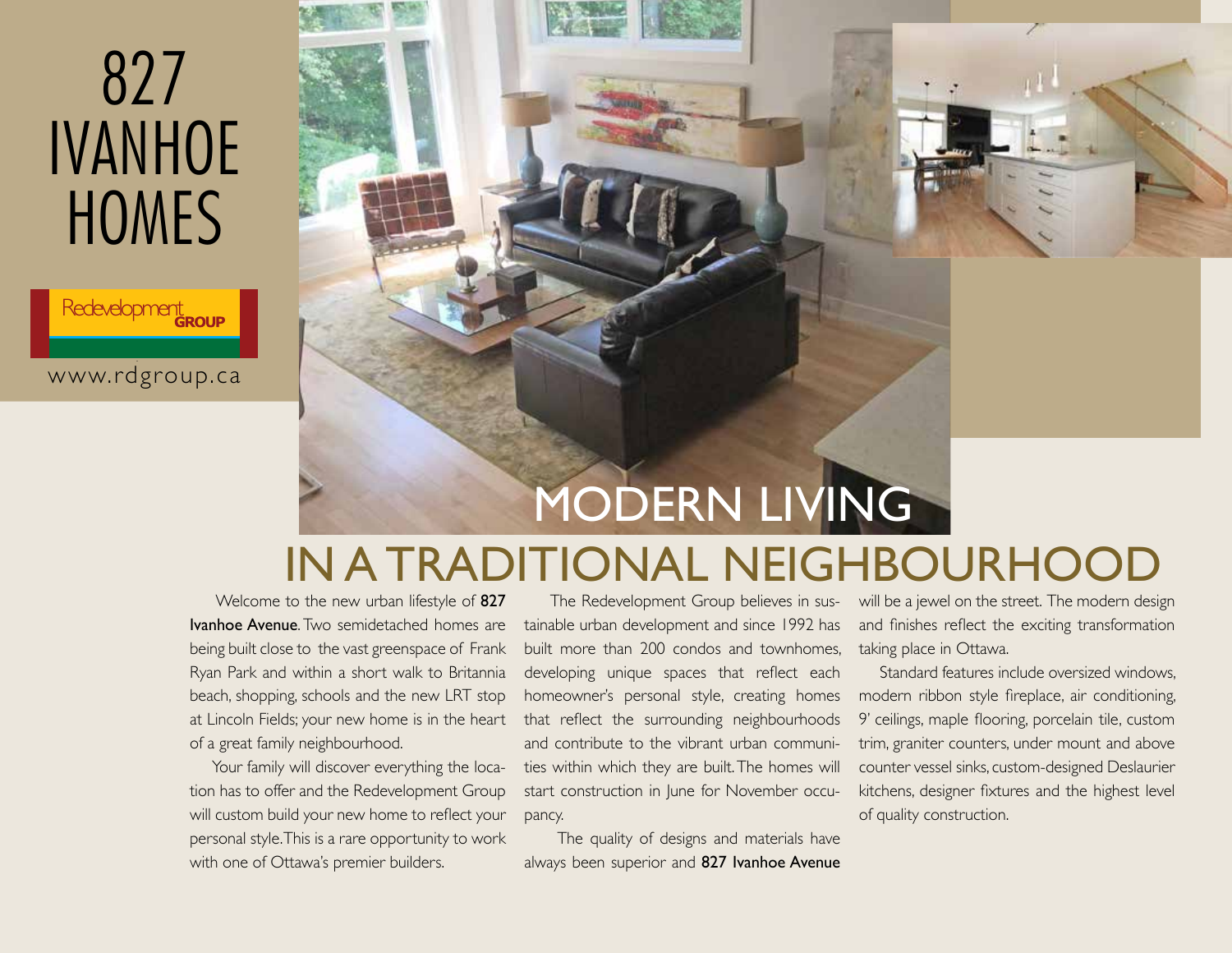

# **LOCATION**

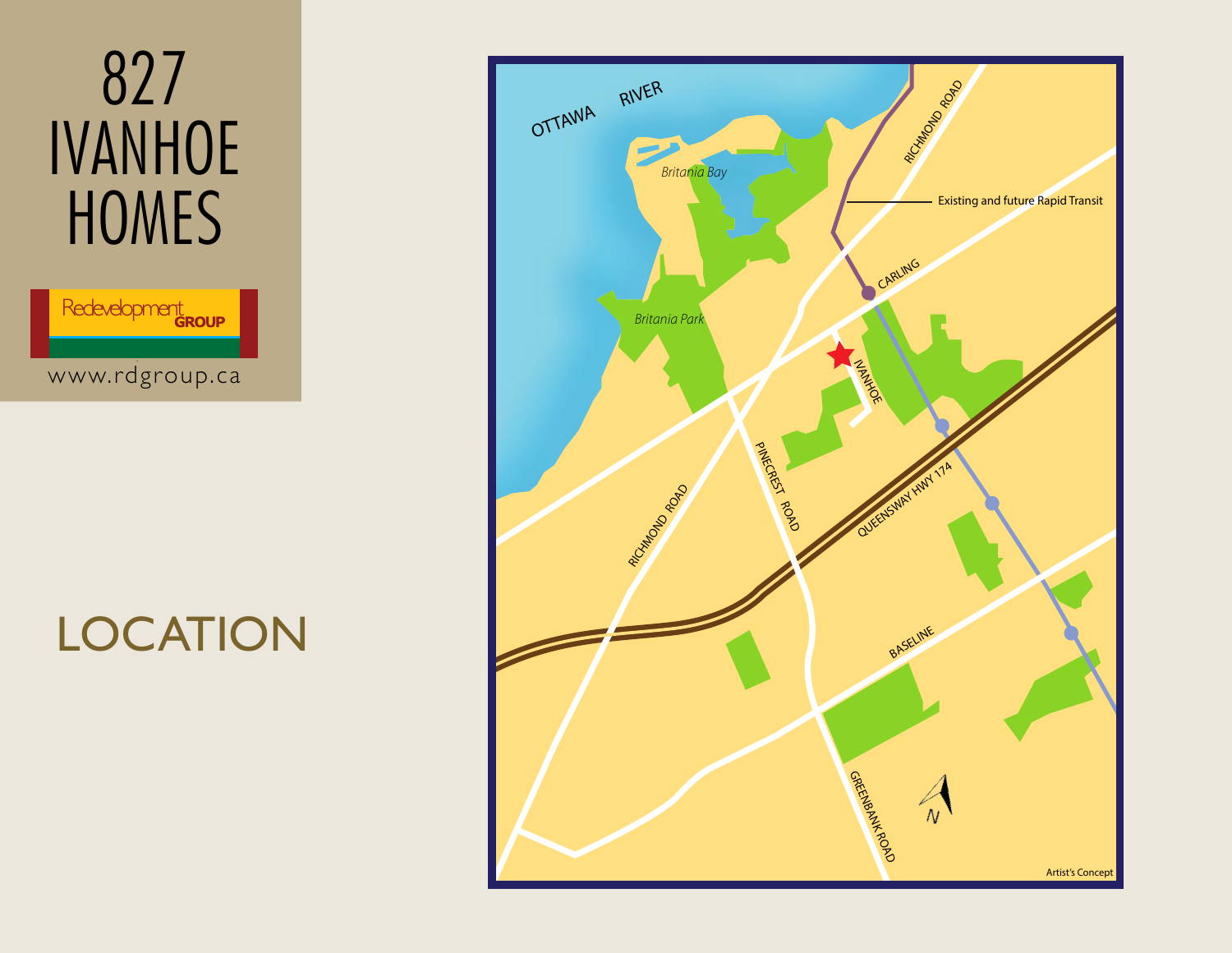Redevelopment elc

www.rdgroup.ca



## ELEVATION AND SITE PLAN



IVANHOE AVENUE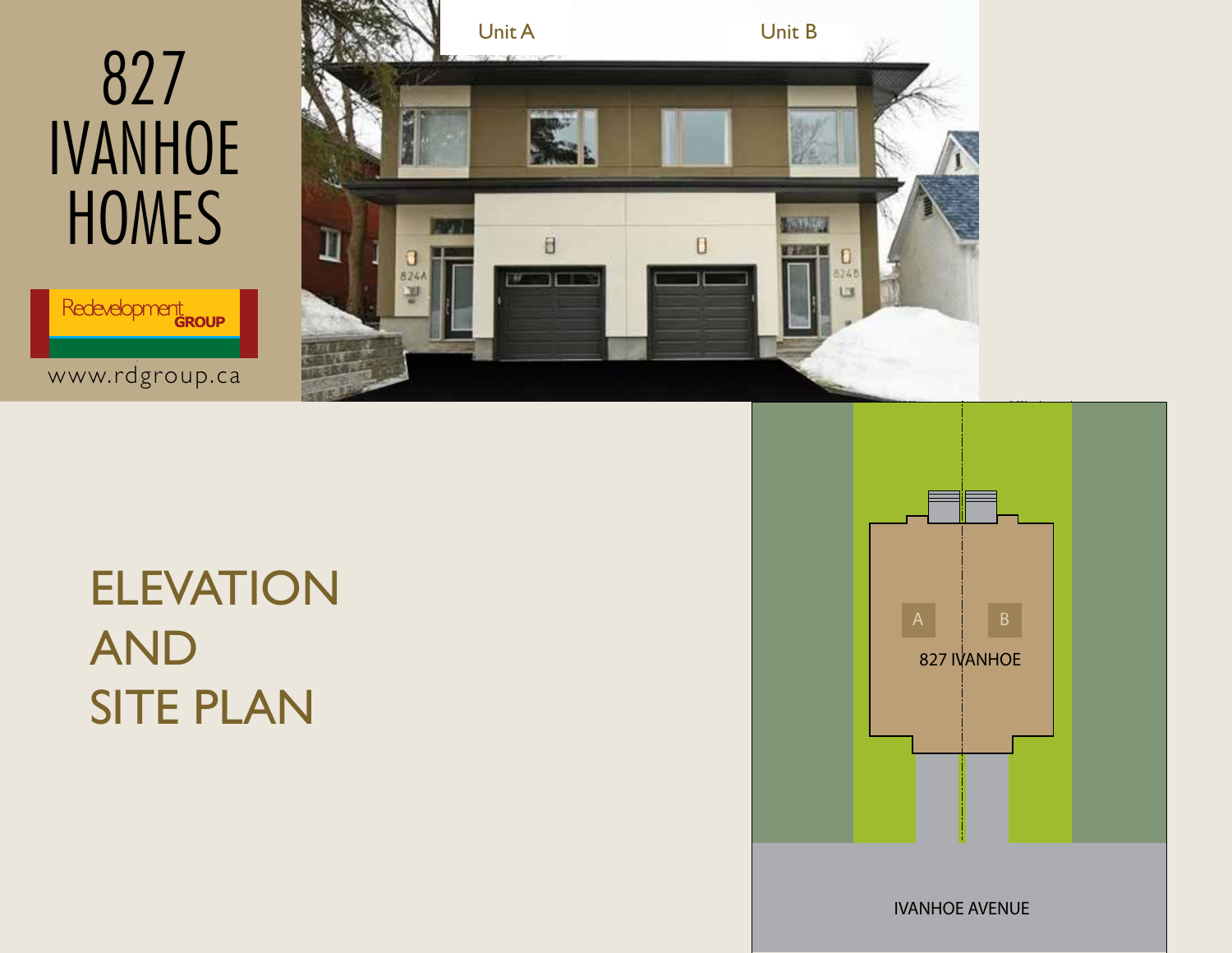

www.rdgroup.ca







## FLOORPLANS